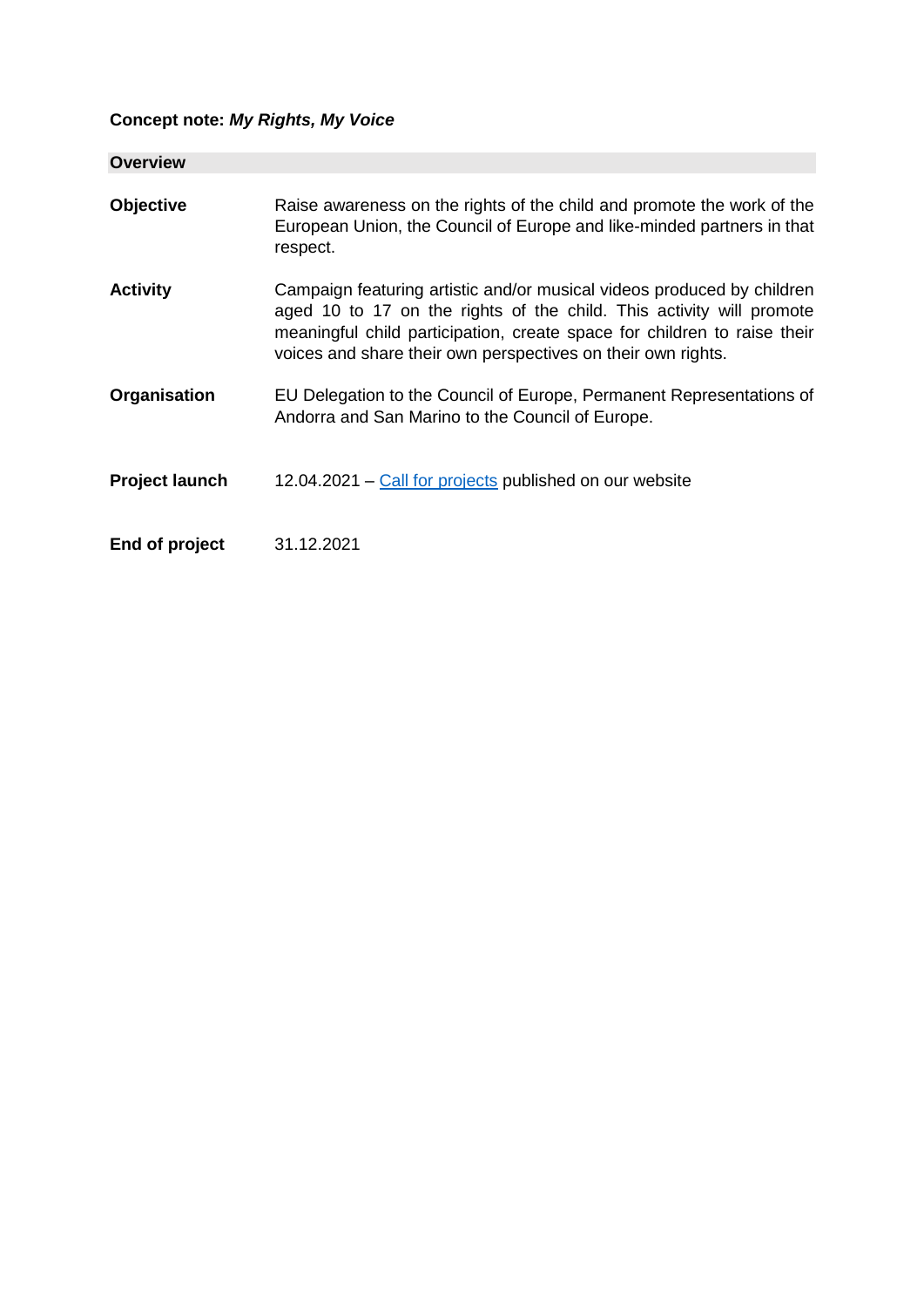#### **Objectives overview**

- Promote children's [understanding of their own rights.](https://www.coe.int/en/web/children/i-have-rights-you-have-rights-he/she-has-rights-...)
- Engage with children and promote children's voices and their perspectives on their rights.
- Promote the values shared by the EU, Andorra, and San Marino and raise awareness of common priorities, particularly with regard to the rights of the child.
- Highlight commitments included in the new comprehensive EU Strategy on the Rights of the Child, the EU Action Plan on Human Rights and Democracy, as well as the upcoming new CoE strategy and the new action plan in Andorra.
- Enable children to better understand what the EU and the Council of Europe are and the link between the two institutions and their own country, especially in relation to their rights.
- Create a comprehensive communication initiative aiming to focus interest on the rights of the child and bring together stakeholders conducting complementary work in the field.

## **Background**

The European Union and the Council of Europe have a long-standing tradition of striving to protect and promote the human rights of all persons, including children. The rights of the child are fundamental human rights and, as such, they should benefit from extensive legal protections and guarantees in all their civil, political, economic, social and cultural dimensions. On 24 March 2021, the EU adopted the new [EU Strategy on the Rights of the Child \(2021-](https://ec.europa.eu/commission/presscorner/detail/en/ip_21_1226) [2024\).](https://ec.europa.eu/commission/presscorner/detail/en/ip_21_1226) For its part, the Council of Europe will soon revise its own Strategy for the Rights of the [Child,](https://rm.coe.int/CoERMPublicCommonSearchServices/DisplayDCTMContent?documentId=090000168066cff8) with the adoption of the draft document by the CDENF planned for the fourth plenary meeting on 13-15 October 2021. A corresponding new action plan on children's rights will also be adopted shortly in Andorra.

As a consequence of exceptional circumstances imposed by the COVID-19 pandemic all across Europe and beyond, children's rights have come under the spotlight. From health to education, all children have been affected by the crisis. Reduced access to quality in-person education and the switch to digital teaching methods, in particular, pose a serious challenge to children's rights. Overall, the pandemic, its restrictive measures and socio-economic implications have had serious impact on children and their wellbeing and development.

The new [EU Strategy on the Rights of the Child](https://ec.europa.eu/commission/presscorner/detail/en/ip_21_1226) addresses challenges stemming from the experience of the pandemic, and proposes actions to strengthen meaningful child participation and the protection and promotion of the rights of the child at all levels. Moreover, within the framework of the newly adopted [EU Action Plan on Human Rights and Democracy 2020-2024,](https://ec.europa.eu/commission/presscorner/detail/en/ip_20_492) the EU aims at funding initiatives to promote, protect and fulfil the rights of all children worldwide.

The EU is constantly working together with the Council of Europe on the promotion and protection of the rights of the child. The most prominent platform of cooperation up to date has been the Lanzarote Convention on the Protection of Children against Sexual Exploitation and Sexual Abuse, which the EU has actively sought to promote. It is thus in our Union's best interest to provide for enhanced public communication and raise awareness on our cooperation with the Council of Europe with respect to children's rights.

The EU Delegation to the Council of Europe organised an online roundtable event on 12 April 2021 to mark the newly adopted EU Strategy on the Rights of the Child and discuss the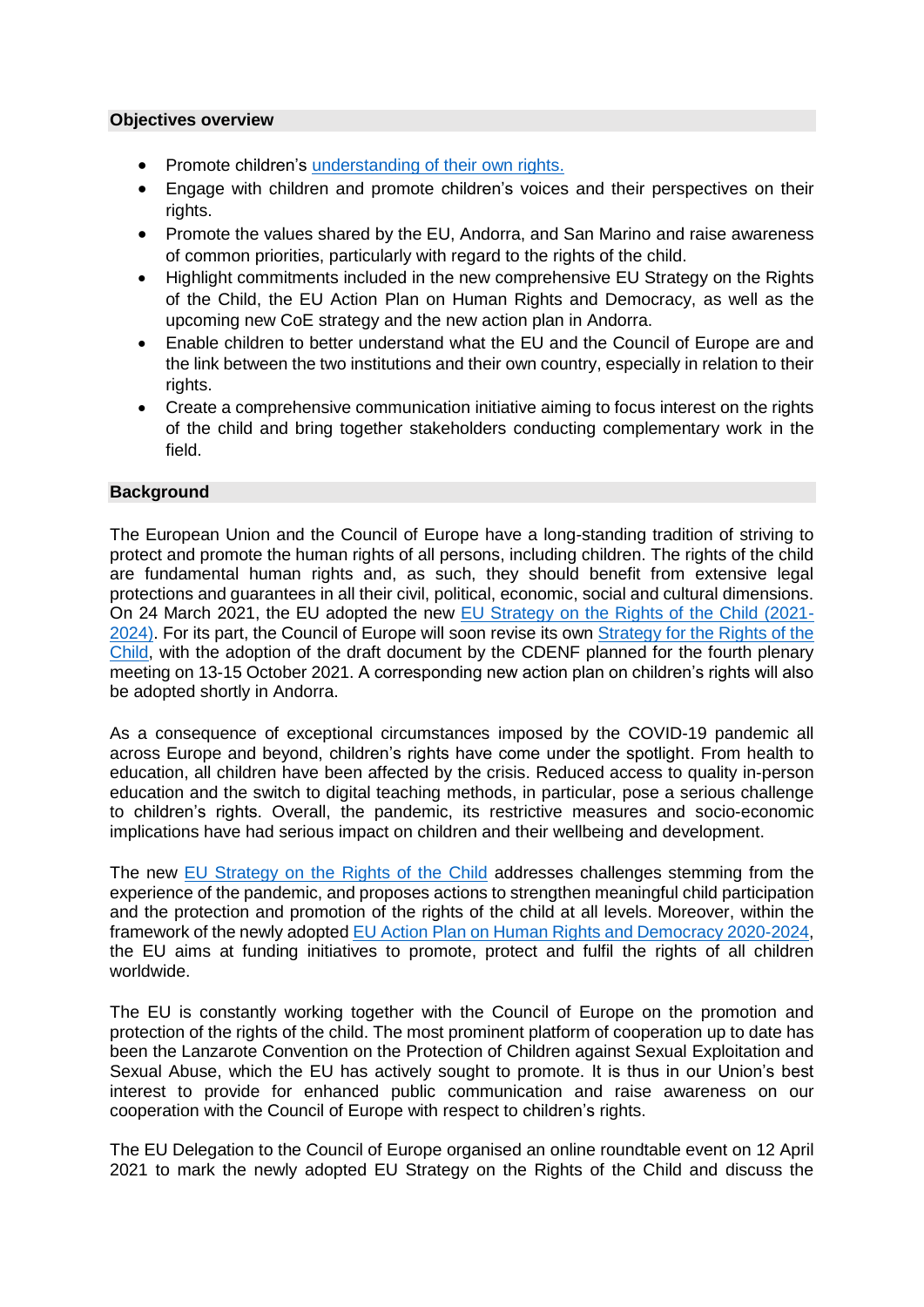challenges and opportunities linked with its effective implementation. During the event, we announced the launch of a new initiative aimed at promoting children's voices and perspectives on their own rights with the aim of giving further impetus to the newly adopted strategy, and with a view of welcoming the forthcoming CoE Strategy on the rights of the child and the new action plan in Andorra.

# **Format**

- Cultural diplomacy project featuring artistic and/or musical videos produced by children aged 10 to 17 aimed at raising awareness on the rights of the child.
- The project should focus on promoting children's [understanding of their own rights](https://www.coe.int/en/web/children/i-have-rights-you-have-rights-he/she-has-rights-...) and creating space for their participation. Participants should choose a specific children's right or priority to be the focus of the video project.

## **Implementation**

- **Modalities:** [Open call](https://eeas.europa.eu/delegations/council-europe/96511/open-call-projects-children-my-rights-my-voice_en) for art projects by children aged 10 to 17 from Andorra, San Marino and EU member States, published on our website. Editable PPT can be accessed [here,](https://drive.google.com/drive/folders/1H62q7BzxvVtv9ckisEZcbe0CCn8IgKE4?usp=sharing) for partners to translate in their local language.
- Children will be able to participate individually and/or in a group, with or without their school.
- The participants will be divided into 3 age groups: from 10 to 12, 13 to 14 and 15 to 17.
- **Themes:** Videos should focus on a specific right of the child. For guidance, we will provide some possible topics from which children can choose, in line with the objectives of the new EU Strategy on the Rights of the Child and the UN Convention on the Rights of the Child:
	- o **Meaningful participation**: children should be empowered to be active citizens and members of democratic societies
	- o **Socio-economic inclusion, access to quality healthcare and education**: fighting child poverty, promoting inclusive and child-friendly societies, health and education systems.
	- o **Combating all forms of violence against children and ensuring child protection**: helping children grow free from violence, abuse and neglect
	- o **Child-friendly justice**: the justice system should uphold the rights and needs of children and be children responsive
	- o **Digital and information society**: children should be safe online, and harness its opportunities provided by digital technologies
	- o **The Global Dimension**: we should support, protect and empower all children globally, including during crisis and conflict.
- **Technical requirements**: Children from any EU Member State, Andorra or San Marino should submit one video project featuring a speech, musical performance, role playing or theatre staging, painting or drawing performance or recordings of other creative activities for children (paper folding, clay modelling etc.) illustrating children's understanding of their own rights.
- If it involves speech, it should be in one of the languages spoken in the EU and should be clear and intelligible. It must also come accompanied by the written script in a separate document.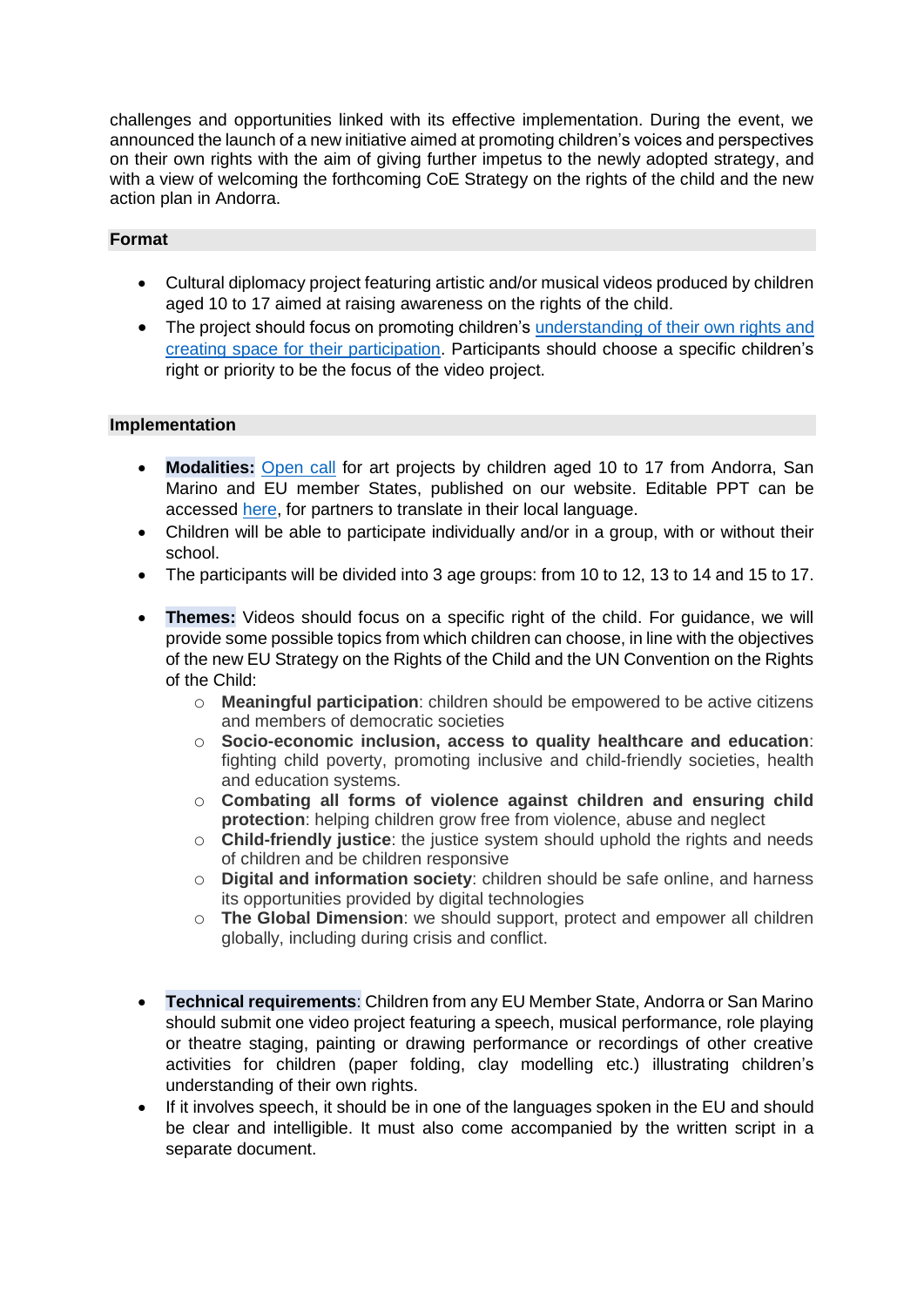- The video should be filmed horizontally, in an MP4 or MOV format, and should not exceed 2 minutes and 20 seconds in length and 512MB in size.
- Should the children wish so, the artwork may also be accompanied by a text caption explaining the concept of the proposal.
- **Privacy and data protection:** In line with national rules regarding privacy and [data](https://eeas.europa.eu/sites/default/files/consent_form_my_rights_my_voice.docx)  [protection,](https://eeas.europa.eu/sites/default/files/consent_form_my_rights_my_voice.docx) children could, for example, wear masks in the videos. They may also choose not to appear in the videos, but only record a scene featuring anything they consider illustrative of the chosen right.
- In accordance with the EU's data protection rules, we will ask children to fill in a Consent Form by which they authorise us to use and disseminate on our public channels the content they sent. If they are under 13 years old, their parent/caretaker's name should be indicated and (s)he should also sign the form. A Privacy Statement will also be uploaded on the webpage of the call for projects, informing participants and parents/caretakers on the modalities their contributions will be collected, transfered, processed and disseminated by us.
- **Selection and awards:** The estimated number of submissions we expect to receive is between 40 and 70 in total.
- The selection will be based on three main criteria: engagement with the topic, creativity and artistic merit, as well as fair geographic and age representation.
- A jury (chaired by Ambassador Meglena Kuneva and composed of six members: the Ambassadors of Andorra and San Marino to CoE, Joan Forner Rovira and Sylvie Bollini, Head of CoE Children's Rights Division Regina Jensdottir, Eurimages project manager Sergio Garcia de Leaniz and two children from the European School of Strasbourg) will select the most interesting video projects which will feature on our webpage and our social media (around 30 projects in total, 10 for each category). For each age group, one project will receive the award for the best video. The EU Delegation will prepare evaluation grids and coordinate the process. A hybrid meeting will be organised for the final decision.
- A special prize will be offered to the winners of the 'best video award' from each age category (one e-reader per winner/winning group(s) and a physical copy of a book per winner/every member of the winning group(s)). The selected contestants who will have their work featured on our social media and website (around 25-27 contestants) will receive a small present, e.g. a tote bag or a bracelet (one per participant/every member of the participating group(s). A participation certificate will be sent to all the children who submitted contributions.
- The award ceremony will be organised in the autumn, in Strasbourg, if the circumstances allow. The three main winners/one representative per winning group will be invited to attend the ceremony physically in Strasbourg. Each of them should be accompanied and supervised by a responsible adult. The flight tickets and accommodation will be provided by the organisers. Virtual participation will also be possible.
- **Dissemination:** A screening event for the selected videos should take place in the autumn, at Cinema Odyssée if the circumstances allow, tentatively around 18-20 November to mark the European Day on the protection of children against sexual exploitation and sexual abuse, and World Children's Day.
- Additionnally, we could envisage a projection of the videos on outdoor screen panels at Cinema Odyssée, over a span of two or three full days starting from the premiere;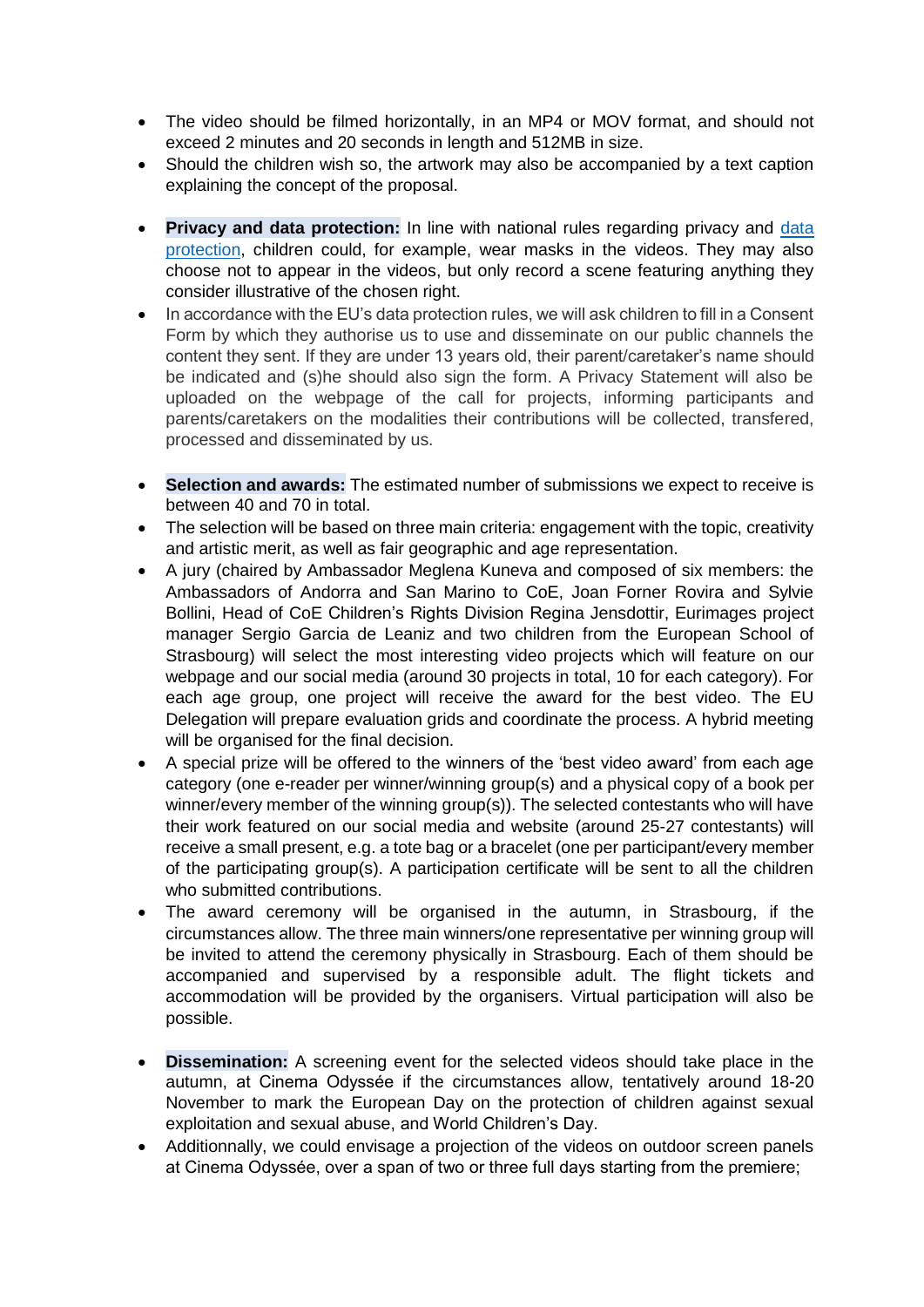- The videos will be disseminated on our social media channels (Fb, twitter, Instagram, YouTube) and website in a dedicated virtual exhibition section.
- A framework video compiling the selected videos/small fragments will be produced and posted on the EU Delegation's website.
- The editing of the videos will be done by the EU Delegation.
- The videos could also travel to Rome and be used by the future Italian Presidency of the Committee of Ministers for the launch of the CoE Strategy for the Rights of the Child in spring 2022.

#### **Organisers and partners**

- Organisers: EU Delegation, Permanent Representations of Andorra and San Marino to the Council of Europe
- Potential partners: Council of Europe Children's Rights Division (tbc), EUNIC cluster Strasbourg (tbc), UNICEF (tbc), Eurimages, EU Member States representations in Strasbourg, teachers, European schools, cinema Odyssée, public school associations, private networks, possibly EP projects for schools and students

| 24 March 2021         | Adoption of the new EU Strategy on the Rights of the Child by                              |
|-----------------------|--------------------------------------------------------------------------------------------|
|                       | the European Commission                                                                    |
| 12 April 2021         | Online event by the EU Delegation to mark the launch of the EU                             |
|                       | Strategy on the Rights of the Child                                                        |
| 12 April 2021         | Launch of the call for projects (during the event)                                         |
| <b>June 2021</b>      | Promote the call for projects in the context of the WFD month on                           |
|                       | children's participation                                                                   |
| 15 October 2021       | Closure of the call for projects                                                           |
| 16-30 October 2021    | Evaluation and selection of proposals by the jury                                          |
| 1-15 November         | Editing of the selected videos                                                             |
| 10 November 2021      | Promotion of the CM declaration ahead of the European Day on                               |
|                       | the protection of children against sexual exploitation and sexual                          |
|                       | abuse                                                                                      |
| 18 November 2021      | European Day on the protection of children against sexual<br>exploitation and sexual abuse |
| 20 November           | World Children's Day                                                                       |
| Around 18-20 November | Award ceremony and screening of the selected videos (to mark                               |
|                       | European Day on the protection of children against sexual                                  |
|                       | exploitation and sexual abuse and World Children's Day)                                    |
| From 20 November/     | Social media dissemination and virtual video exhibition                                    |
| December 2021         |                                                                                            |
| Spring 2022           | Launch of CoE Strategy for the Rights of the Child. Campaign                               |
|                       | could travel to Rome (IT Presidency).                                                      |

#### **Provisional timeline (TBC)**

#### **Additional resources**

- [EU Strategy on the Rights of the Child \(2021-2024\)](https://ec.europa.eu/info/policies/justice-and-fundamental-rights/rights-child/eu-strategy-rights-child-and-european-child-guarantee_en)
- [Council of Europe Strategy for the Rights of the Child \(2016-2021\)](https://www.coe.int/en/web/children/children-s-strategy)
- [EU Action Plan on Human Rights and Democracy for 2020-2024](https://ec.europa.eu/commission/presscorner/detail/en/ip_20_492)